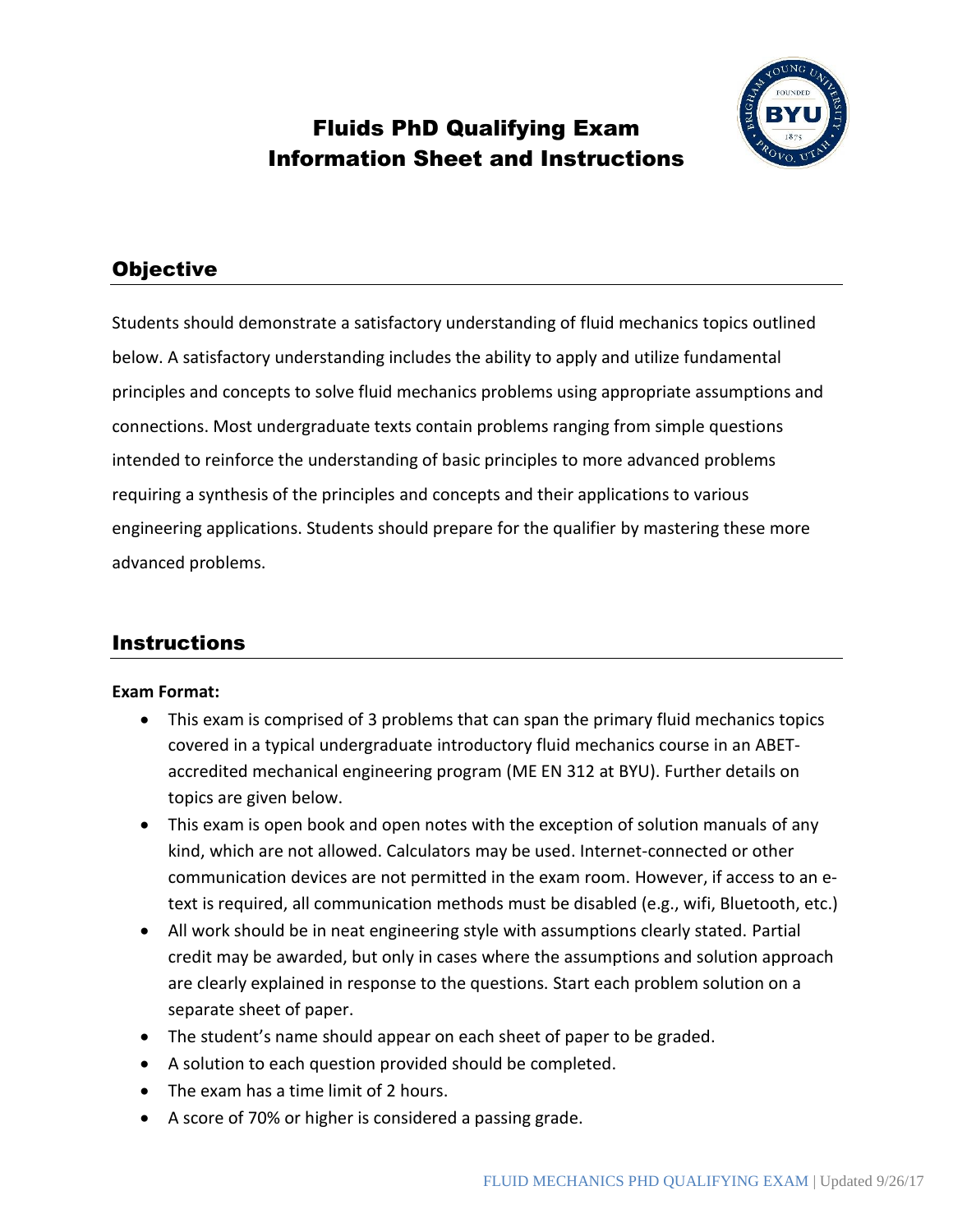# Exam Topics and Learning Objectives

#### **Exam Topics:**

For general exam preparation, review the ME Department *PhD Qualifying Exam General Information* document. The topics for the fluid mechanics qualifying exam include (see specific topics and descriptions below):

- 1. Fluid transport and physical properties
- 2. Fluid statics
- 3. Inviscid flows and acceleration
- 4. Conservation of mass
- 5. The linear momentum principle
- 6. Dimensional analysis
- 7. Internal flow
- 8. External flow

Study of these fluid mechanics topics in preparation for the exam may include completing and reviewing material from an undergraduate fluid mechanics course (e.g., ME EN 312 at BYU or equivalent) and reviewing fluid mechanics principles as found in the following reference or similar undergraduate texts: Munson, B. R., Okiishi, T. H., Huebsch, W. W., Rothmayer, A. P., 2013, *Fundamentals of Fluid Mechanics*, 7th ed., John Wiley and Sons, Inc.

The following outline of topics provides additional clarity on the scope of exam topics. Concepts provided here are NOT intended to be exhaustive, but instead, are included to represent topics in the discipline of fluid mechanics that the qualifying exam may include.

- 1. *Fluid Transport and Physical Properties* Compute shear stress for flows involving Newtonian fluids, estimate fluid compressibility, determine forces due to surface tension, and estimate cavitation.
- 2. *Fluid Statics* Determine pressure at a point in a static gas or liquid and compute hydrostatic forces and moments on fully and partially submerged surfaces.
- 3. *Inviscid Flows and Acceleration* Evaluate local, convective and total acceleration, recognize Lagrangian and Eularian frames of reference, and appropriately apply Bernoulli's principle.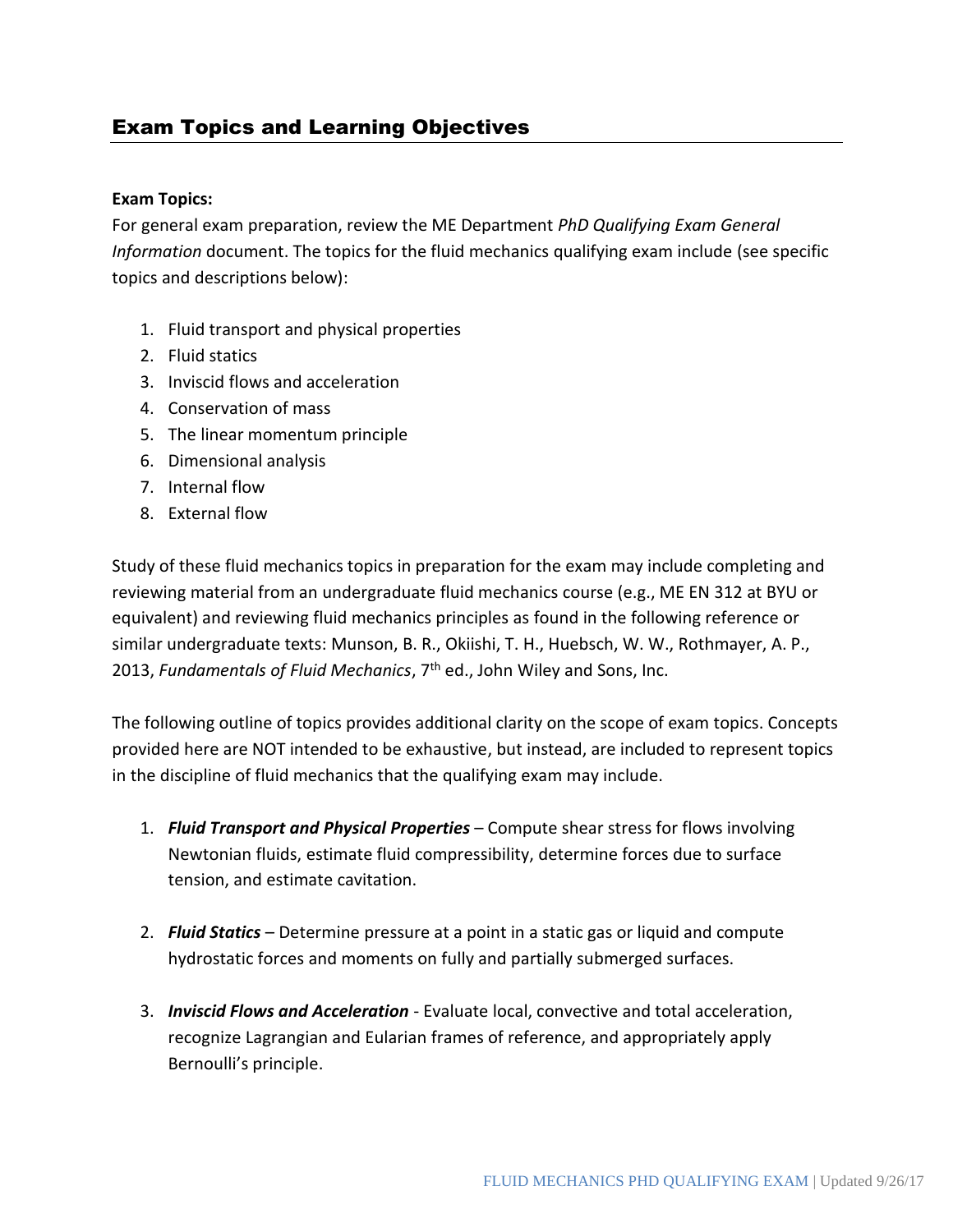- 4. *Conservation of Mass* Derive the integral form of the conservation of mass principle form the Reynolds Transport Theorem and apply it to steady and unsteady flow situations in uniform or two-dimensional velocity distributions. Utilize the differential form of conservation of mass.
- 5. *Linear Momentum Principle* Derive the integral form of the linear momentum principle from the Reynolds Transport Theorem and apply global force/momentum balances for stationary and constant velocity control volumes. Solve the Navier-Stokes equations for simplified viscous flows.
- 6. *Dimensional Analysis* Determine appropriate dimensionless variables for a given dynamical situation and predict prototype dynamics based on similitude.
- 7. *Internal flow* Apply the mechanical energy equation to laminar and turbulent flows with major and minor losses through pipe networks.
- 8. *External flow* Predict velocity distributions, flat plate boundary layer flow, skin friction, and pressure drag for laminar and turbulent flows. Describe methods of drag reduction and lift dynamics.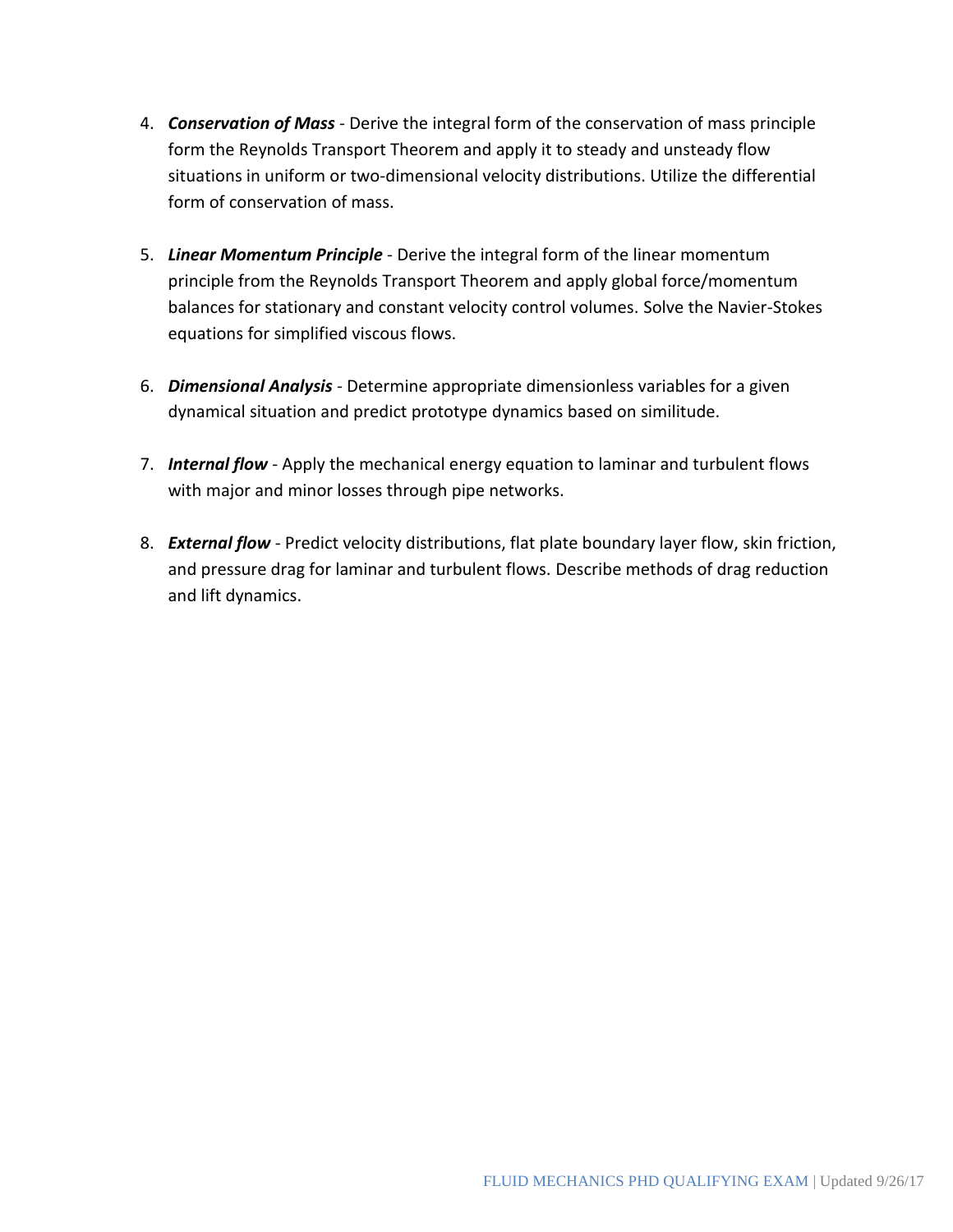### SAMPLE PROBLEMS

#### **The following pages provide sample problems that are representative of the type anticipated for the qualifying exam.**

The five blades of a fan can be estimated as flat plates rotating at 90 rpm. Each blade is 0.5 m long and 0.1 m wide (as shown).

- A. Estimate the torque needed to overcome the friction on the blades.
- B. Estimate the torque needed to overcome the total drag.
- C. Discuss the effects of your assumptions on the accuracy of your results. State all assumptions and show all your work.



A spherical object falls vertically from a great height. When the object reaches a terminal velocity of  $V_{\rm s}=200\, ft/sec$ , the air density is  $\rho=2.51x10^{-3}slug/ft^3$ . The velocity profile of the wake behind the object is measured, with the results shown below. Atmospheric pressure acts uniformly in the region where the measurement is made. Find the drag force on the object. Show your work.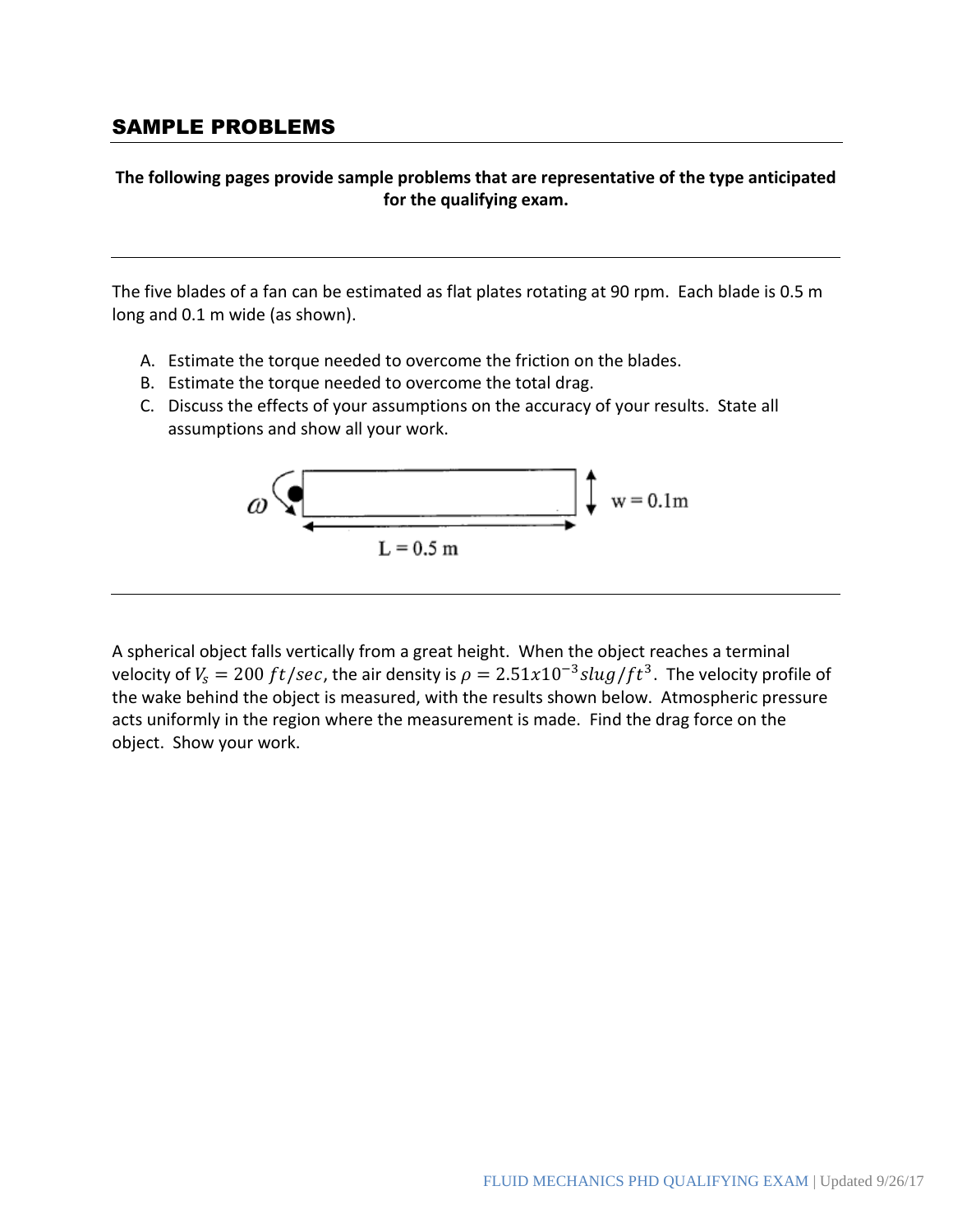

The flow over a Quonset hut may be approximated by the velocity field  $\bar{V}$  given below, with 0  $\leq \theta \leq \pi$ :

$$
\overline{V} = U \left[ 1 - \left( \frac{a}{r} \right)^2 \right] \cos \theta \hat{e}_r - U \left[ 1 + \left( \frac{a}{r} \right)^2 \right] \sin \theta \hat{e}_\theta,
$$

Where  $r$ = radial coordinate away from the center of a cylinder of radius  $a$ , and  $\hat{e}_r$  and  $\hat{e}_\theta$  denote unit vectors in the *r* and *ϴ* directions, respectively.

During a storm the wind speed reaches 90 km/hr and the outside temperature is  $5^{\circ}$  C. A barometer inside the hut reads 720 mm of mercury (mmHg). The pressure  $\rho_{\infty}$  is also 720 mmHg. The hut has a diameter of 6 m and a length (out of the page) of 18 m. Assuming steady, incompressible, frictionless flow, determine the net force tending to lift the hut off its foundation. Show your work.

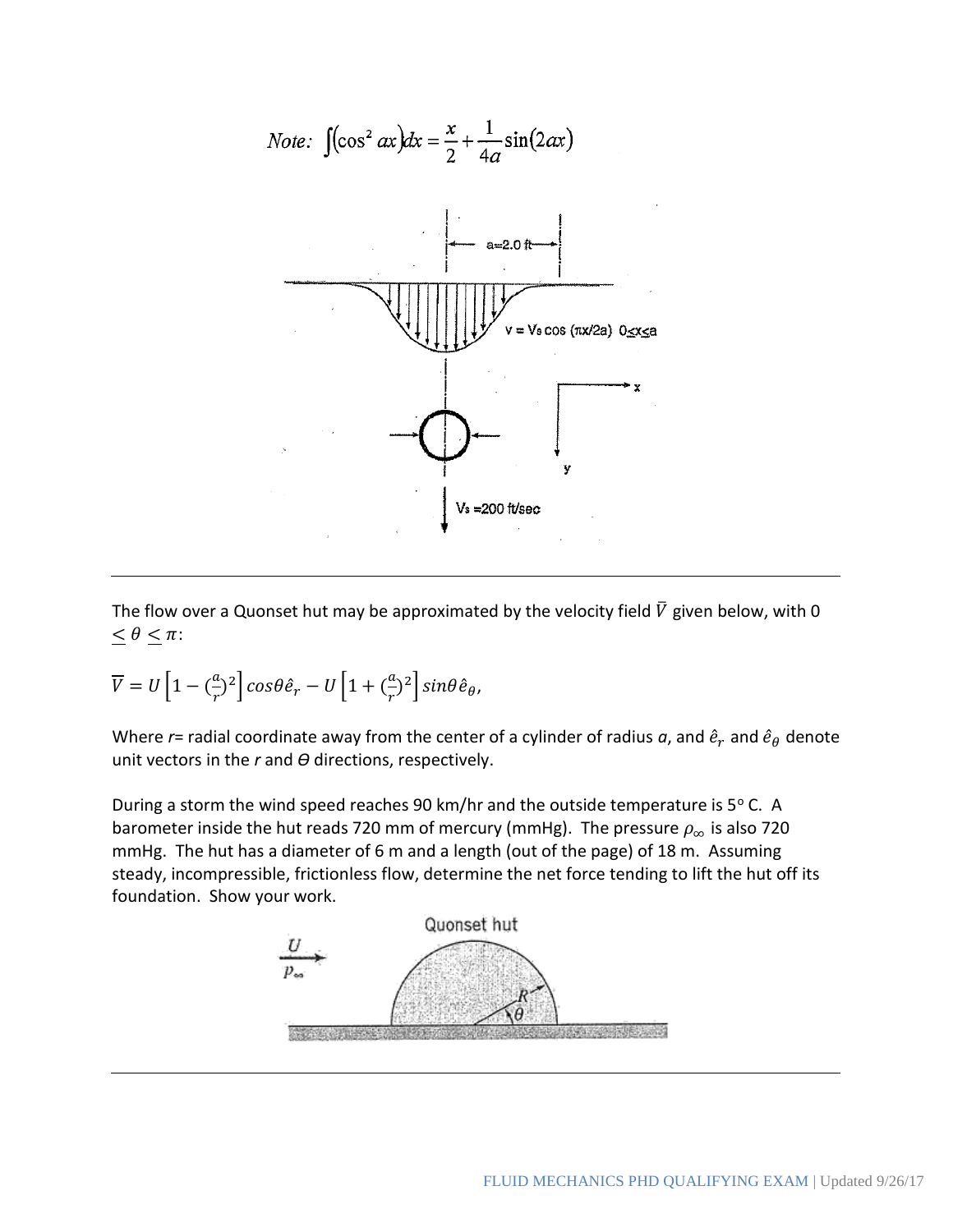A jet impinges on a cart with velocity V<sub>j</sub>=1 m/s and area A<sub>j</sub>=0.1 m<sup>2</sup>. The cart can hold water, but has a spout which lets water exit at 60° from the horizontal. Given the values shown in the figure below and assuming the water level in the cart stays constant at H, find:

- A. The force necessary to hold the cart in place and whether you think this is an over- or under-estimate of the actual force necessary.
- B. The force necessary to allow the cart to move to the right at 0.25 m/s.
- C. Now assume the cart starts empty with H increasing, set up *(Do Not Solve Them)* the differential equations necessary to find the acceleration of the cart during the transient state if no restraining force is applied.



The radial variation of velocity at the midsection of a 180° bend is given by  $rV_{\theta} = constant$ . The cross section of the bend is square (i.e. the depth of the channel into the paper is  $R_2-R_1$ ). Derive an equation for the pressure difference between the outside and the inside of the bend  $(p_2 - p_1)$ . Express your answer in terms of the mass flow rate  $(m)$ , the fluid density (ρ), the ֧֦֧֦֧֦֧֦֧֦֧֚֘֝ geometric parameters  $R_1$  and  $R_2$  and the depth of the bend  $(h = R_2 - R_1)$ .

You may assume the following: the flow is frictionless, velocity is not a function of *z (the coordinate into the paper)*, density is constant, and streamlines are circular in the bend.

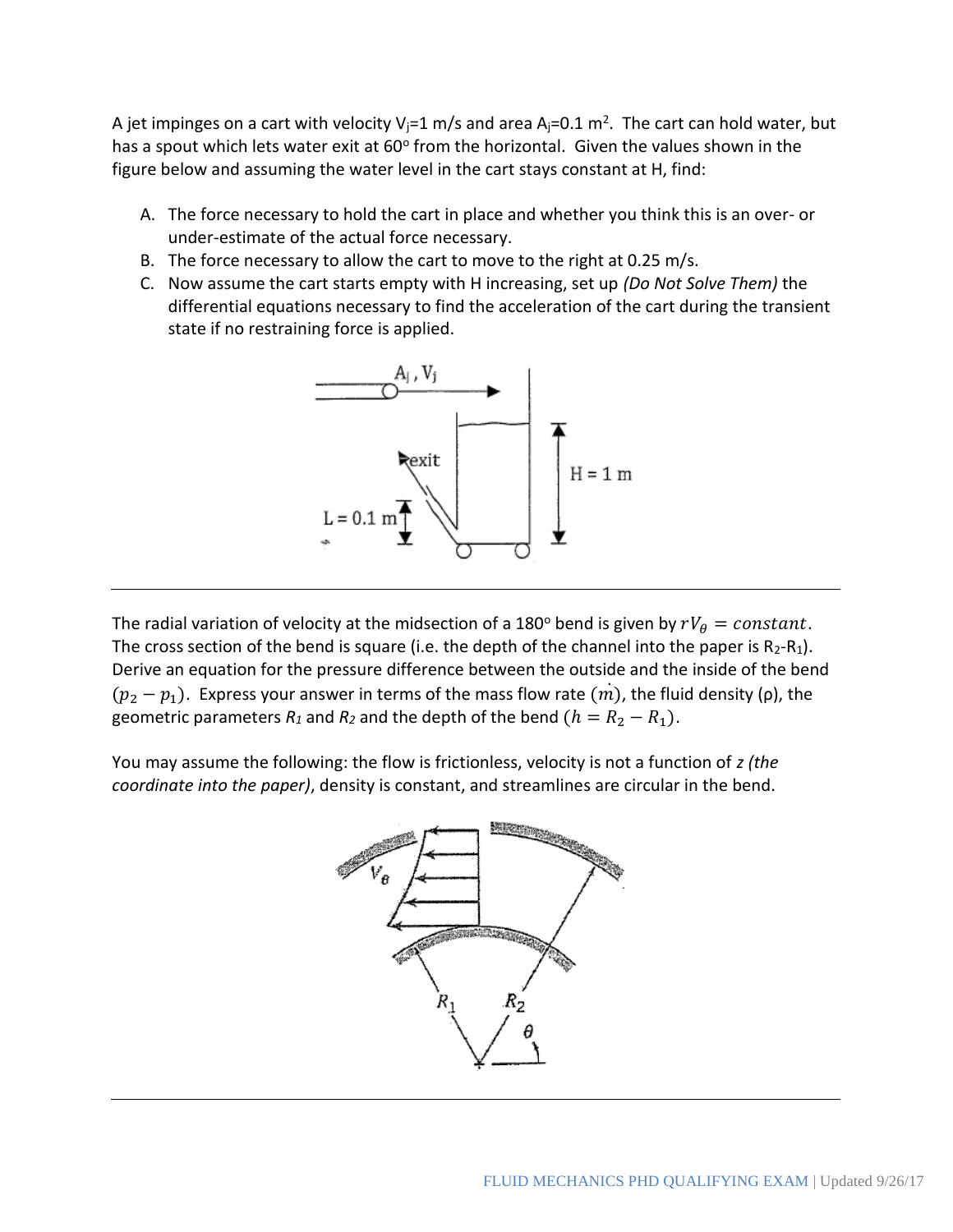Consider a double layer of immiscible fluids 1 and 2, flowing steadily down an inclined plane, as shown below. The atmosphere exerts no shear stress on the surface and is at constant pressure. There is no flow in the *z*-direction. Find the velocity profiles in fluids 1 and 2  $(u_1$  and  $u_2$ ). Express your answer in terms of gravity  $(g)$ , angle  $(\theta)$ , densities  $(\rho_1, \rho_2)$ , viscosities  $(\mu_1,\mu_1)$ , and film thickness  $(h_1,h_2).$ 



An air bubble of initial diameter 1 mm is formed at a depth of 30 m below the surface of a lake  $(25\degree C)$ . The bubble rises isothermally and expands as it rises due to the decreasing pressure. You may neglect any pressure difference between the water and the air inside of the bubble due to surface tension. Also, assume that the bubble remains spherical in shape as it rises and that the drag of the bubble is the same as that for a solid sphere, with the drag coefficient staying constant at the initial value. Lastly, the weight and inertia of the bubble are negligible compared to the other forces that act on it. Estimate the initial speed of the bubble, the diameter of the bubble at a depth of 5 m, the speed of the bubble at this depth, and the time required for the bubble to reach a depth of 5 m.

Air flows in a cylindrical duct of diameter *D=150* mm. At section 1, the turbulent boundary layer is of thickness  $\delta_1 = 10$  mm and the velocity in the inviscid central core is  $u_1 = 25$  m/s. Further downstream, at section 2, the boundary layer is of thickness  $\delta_2 = 30$   $mm$ . You may assume that the boundary layer velocity profile is approximated well by the 1/7-power expression.

- A. Calculate the velocity,  $u_2$ , in the inviscid central core at the second section.
- B. Estimate the length of duct between sections 1 and 2. For this you may assume that there is a zero pressure gradient.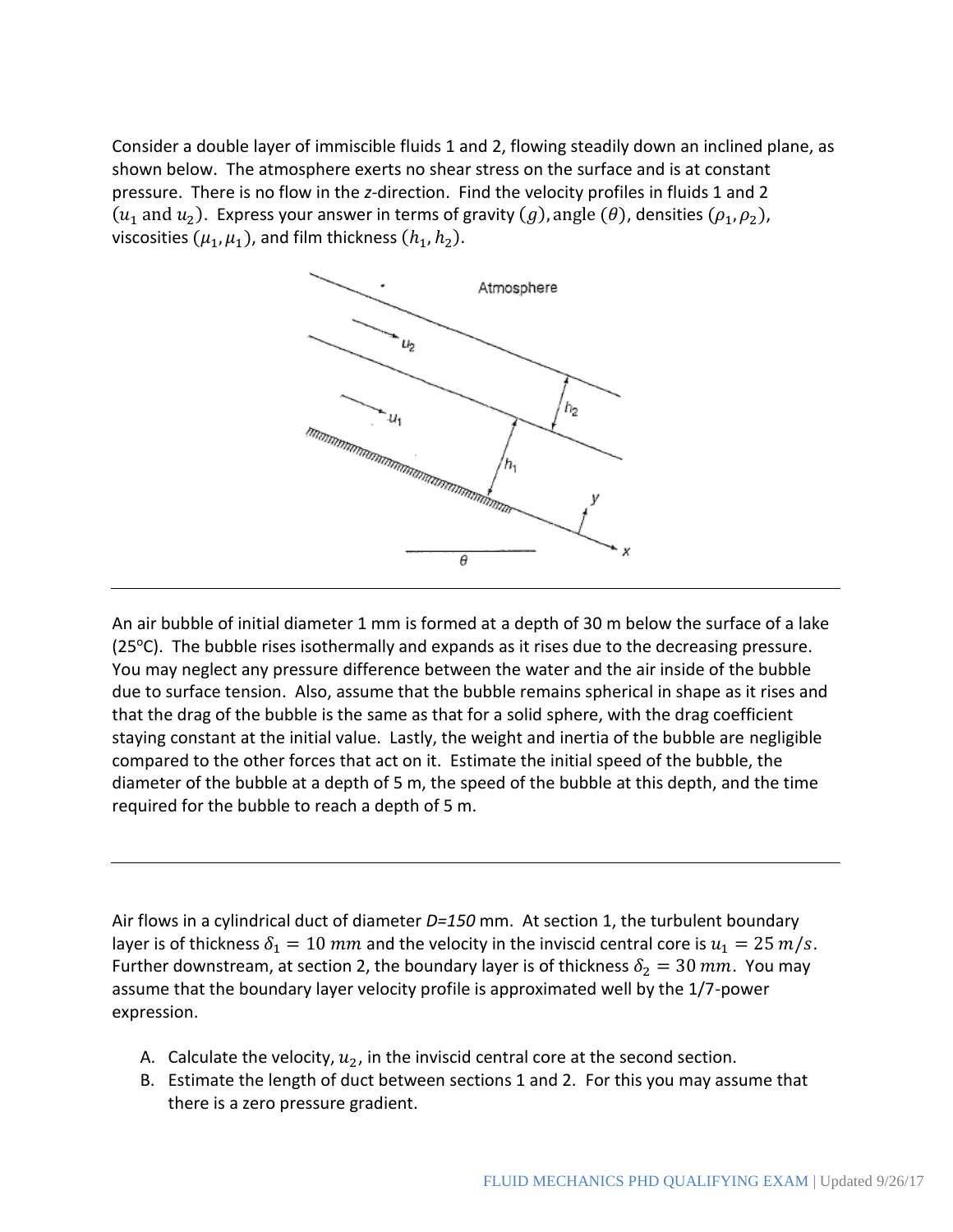C. Estimate the distance at which the boundary layer thickness is 20 mm. For this you may also assume that there is a zero pressure gradient.

The siphon shown is fabricated from 2-inch (inside diameter) drawn aluminum tubing and is flowing. The liquid is water at  $60^{\circ}$ F.



- A. Compute the volume flow rate through the siphon.
- B. Estimate the minimum pressure inside of the tube.

Water is circulated from a large tank, through a filter, and back to the tank as shown below. The power added to the water by the pump is 200 ft.lb/s. All pipe diameters are 0.1 ft and made of concrete (the smoothest type). The valve is a swing-check valve and all elbows are threaded. Other losses are as shown on the figure. **Determine the flowrate through the filter.**



An unknown liquid of height "h" is flowing down a slope with angle  $\theta$  from the horizontal. What non-dimensional parameters are important for describing this flow (show all work)? \*Note: you should have 2 recognizable common non-dimensional parameters. If the boundary